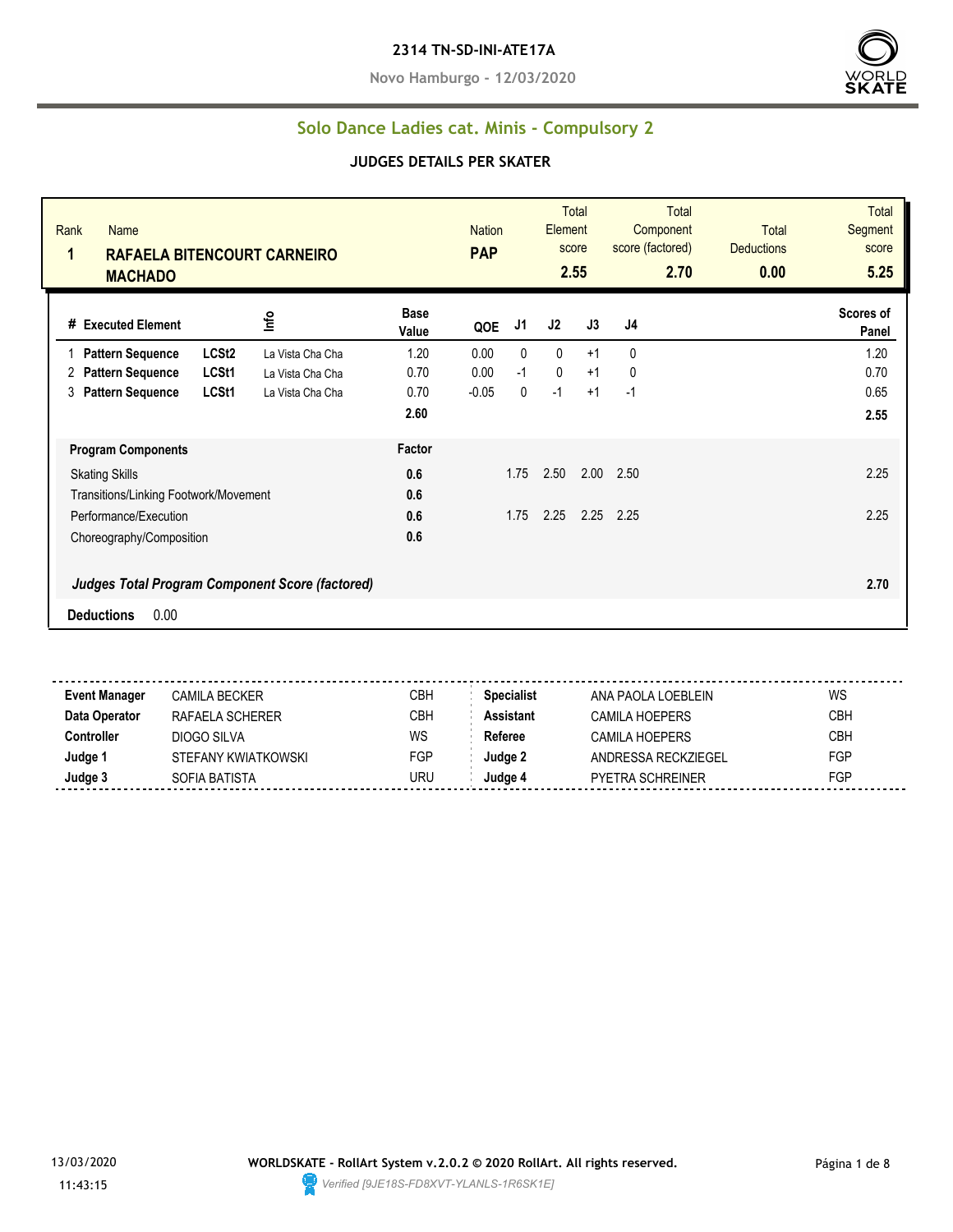| Rank<br>Name<br>$\overline{2}$<br><b>MARIANA JULIA ALMEIDA QUEIROZ</b> |                  |                      | <b>Nation</b><br><b>CEM</b> |      | Element | <b>Total</b><br>score<br>2.60 | Total<br>Component<br>score (factored)<br>2.40 | Total<br><b>Deductions</b><br>0.00 | <b>Total</b><br><b>Segment</b><br>score<br>5.00 |
|------------------------------------------------------------------------|------------------|----------------------|-----------------------------|------|---------|-------------------------------|------------------------------------------------|------------------------------------|-------------------------------------------------|
| <b>Executed Element</b><br>#                                           | <u>o</u>         | <b>Base</b><br>Value | QOE                         | J1   | J2      | J3                            | J4                                             |                                    | Scores of<br>Panel                              |
| LCSt <sub>2</sub><br><b>Pattern Sequence</b>                           | La Vista Cha Cha | 1.20                 | $-0.20$                     | $-1$ | $-1$    | $\mathbf{0}$                  | $-1$                                           |                                    | 1.00                                            |
| LCSt <sub>2</sub><br><b>Pattern Sequence</b><br>2                      | La Vista Cha Cha | 1.20                 | $-0.20$                     | $-1$ | $-1$    | $\mathbf{0}$                  | $-1$                                           |                                    | 1.00                                            |
| <b>Pattern Sequence</b><br>LCSt1<br>3                                  | La Vista Cha Cha | 0.70                 | $-0.10$                     | $-1$ | $-1$    | $\mathbf{0}$                  | $-1$                                           |                                    | 0.60                                            |
|                                                                        |                  | 3.10                 |                             |      |         |                               |                                                |                                    | 2.60                                            |
| <b>Program Components</b>                                              |                  | Factor               |                             |      |         |                               |                                                |                                    |                                                 |
| <b>Skating Skills</b>                                                  |                  | 0.6                  |                             | 1.50 | 2.00    | 2.25                          | 2.50                                           |                                    | 2.12                                            |
| Transitions/Linking Footwork/Movement                                  |                  | 0.6                  |                             |      |         |                               |                                                |                                    |                                                 |
| Performance/Execution                                                  |                  | 0.6                  |                             | 1.00 | 1.75    | 2.75                          | 2.00                                           |                                    | 1.88                                            |
| Choreography/Composition                                               |                  | 0.6                  |                             |      |         |                               |                                                |                                    |                                                 |
| <b>Judges Total Program Component Score (factored)</b>                 |                  |                      |                             |      |         |                               |                                                |                                    | 2.40                                            |
| 0.00<br><b>Deductions</b>                                              |                  |                      |                             |      |         |                               |                                                |                                    |                                                 |

| <b>Event Manager</b> | CAMILA BECKER       | CBH | <b>Specialist</b> | ANA PAOLA LOEBLEIN      | WS         |
|----------------------|---------------------|-----|-------------------|-------------------------|------------|
| Data Operator        | RAFAFI A SCHFRFR    | CBH | <b>Assistant</b>  | CAMILA HOFPERS          | <b>CBH</b> |
| Controller           | DIOGO SILVA         | WS  | Referee           | CAMILA HOFPFRS          | <b>CBH</b> |
| Judge 1              | STEFANY KWIATKOWSKI | FGP | Judge 2           | ANDRESSA RECKZIEGEL     | <b>FGP</b> |
| Judge 3              | SOFIA BATISTA       | URU | Judae 4           | <b>PYETRA SCHREINER</b> | FGP        |
|                      |                     |     |                   |                         |            |

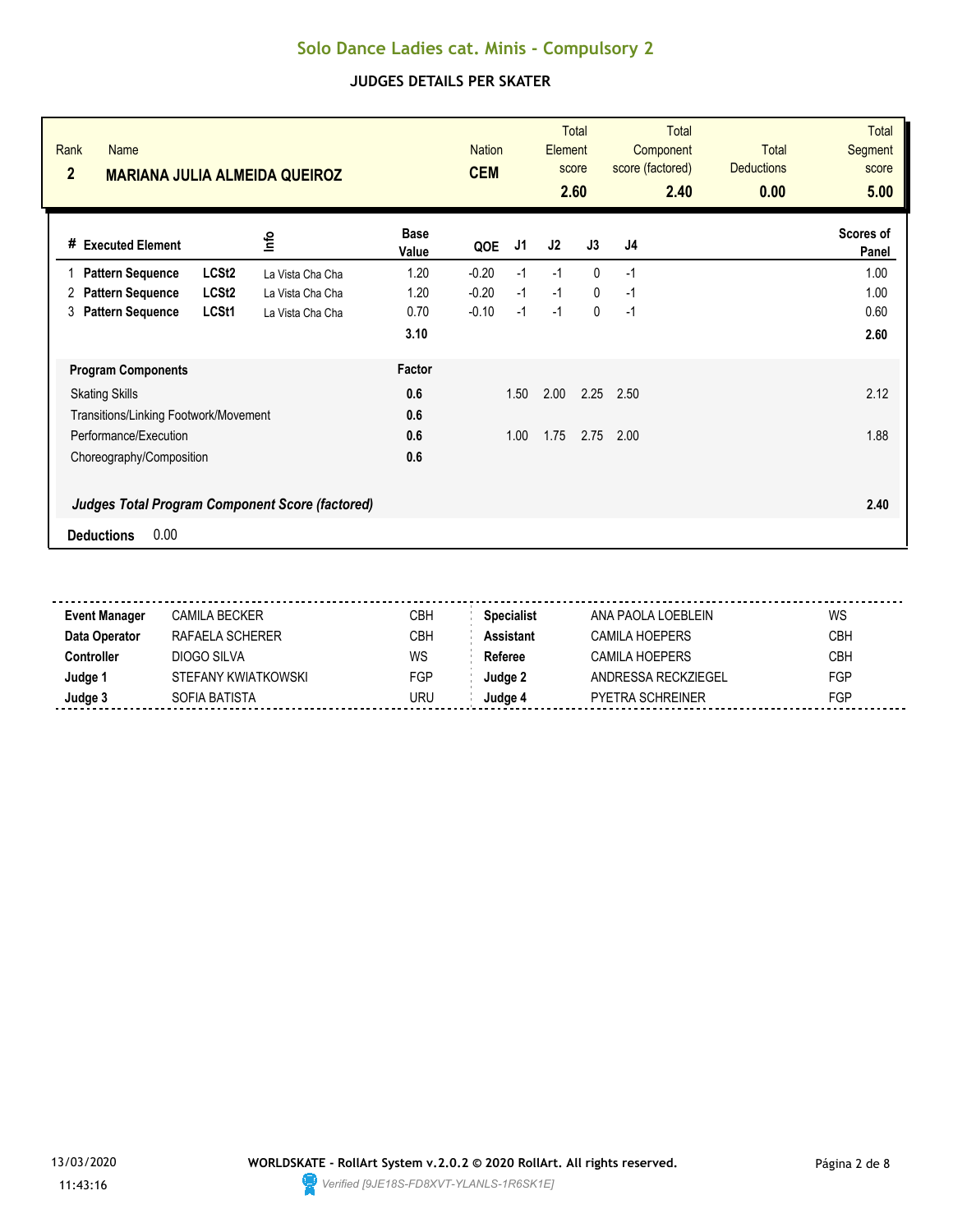| Rank<br><b>Name</b><br>3              | <b>MANOELLA MATTOS LAZZARONI</b>                       |                      | <b>Nation</b><br><b>PLP</b> |              | Element      | <b>Total</b><br>score<br>2.45 | Total<br>Component<br>score (factored)<br>2.47 | <b>Total</b><br><b>Deductions</b><br>0.00 | <b>Total</b><br><b>Segment</b><br>score<br>4.92 |
|---------------------------------------|--------------------------------------------------------|----------------------|-----------------------------|--------------|--------------|-------------------------------|------------------------------------------------|-------------------------------------------|-------------------------------------------------|
| <b>Executed Element</b><br>#          | lnfo                                                   | <b>Base</b><br>Value | QOE                         | J1           | J2           | J3                            | J <sub>4</sub>                                 |                                           | Scores of<br>Panel                              |
| <b>Pattern Sequence</b>               | LCSt1<br>La Vista Cha Cha                              | 0.70                 | $-0.05$                     | $-1$         | $\mathbf{0}$ | $\mathbf{0}$                  | $-1$                                           |                                           | 0.65                                            |
| <b>Pattern Sequence</b><br>2          | LCSt1<br>La Vista Cha Cha                              | 0.70                 | 0.00                        | $\mathbf{0}$ | $\mathbf 0$  | $\mathbf{0}$                  | $-1$                                           |                                           | 0.70                                            |
| <b>Pattern Sequence</b><br>3          | LCSt <sub>2</sub><br>La Vista Cha Cha                  | 1.20                 | $-0.10$                     | $-1$         | 0            | $\mathbf 0$                   | $-1$                                           |                                           | 1.10                                            |
|                                       |                                                        | 2.60                 |                             |              |              |                               |                                                |                                           | 2.45                                            |
| <b>Program Components</b>             |                                                        | Factor               |                             |              |              |                               |                                                |                                           |                                                 |
| <b>Skating Skills</b>                 |                                                        | 0.6                  |                             | 2.00         | 2.25         | 2.00                          | 2.50                                           |                                           | 2.12                                            |
| Transitions/Linking Footwork/Movement |                                                        | 0.6                  |                             |              |              |                               |                                                |                                           |                                                 |
| Performance/Execution                 |                                                        | 0.6                  |                             | 1.75         | 2.25         | 2.00                          | 2.00                                           |                                           | 2.00                                            |
| Choreography/Composition              |                                                        | 0.6                  |                             |              |              |                               |                                                |                                           |                                                 |
|                                       | <b>Judges Total Program Component Score (factored)</b> |                      |                             |              |              |                               |                                                |                                           | 2.47                                            |
| 0.00<br><b>Deductions</b>             |                                                        |                      |                             |              |              |                               |                                                |                                           |                                                 |

| <b>Event Manager</b> | CAMILA BECKER       | CBH | <b>Specialist</b> | ANA PAOLA LOEBLEIN      | WS         |
|----------------------|---------------------|-----|-------------------|-------------------------|------------|
| Data Operator        | RAFAFI A SCHFRFR    | CBH | <b>Assistant</b>  | CAMILA HOFPERS          | <b>CBH</b> |
| Controller           | DIOGO SILVA         | WS  | Referee           | CAMILA HOFPFRS          | <b>CBH</b> |
| Judge 1              | STEFANY KWIATKOWSKI | FGP | Judge 2           | ANDRESSA RECKZIEGEL     | <b>FGP</b> |
| Judge 3              | SOFIA BATISTA       | URU | Judae 4           | <b>PYETRA SCHREINER</b> | FGP        |
|                      |                     |     |                   |                         |            |

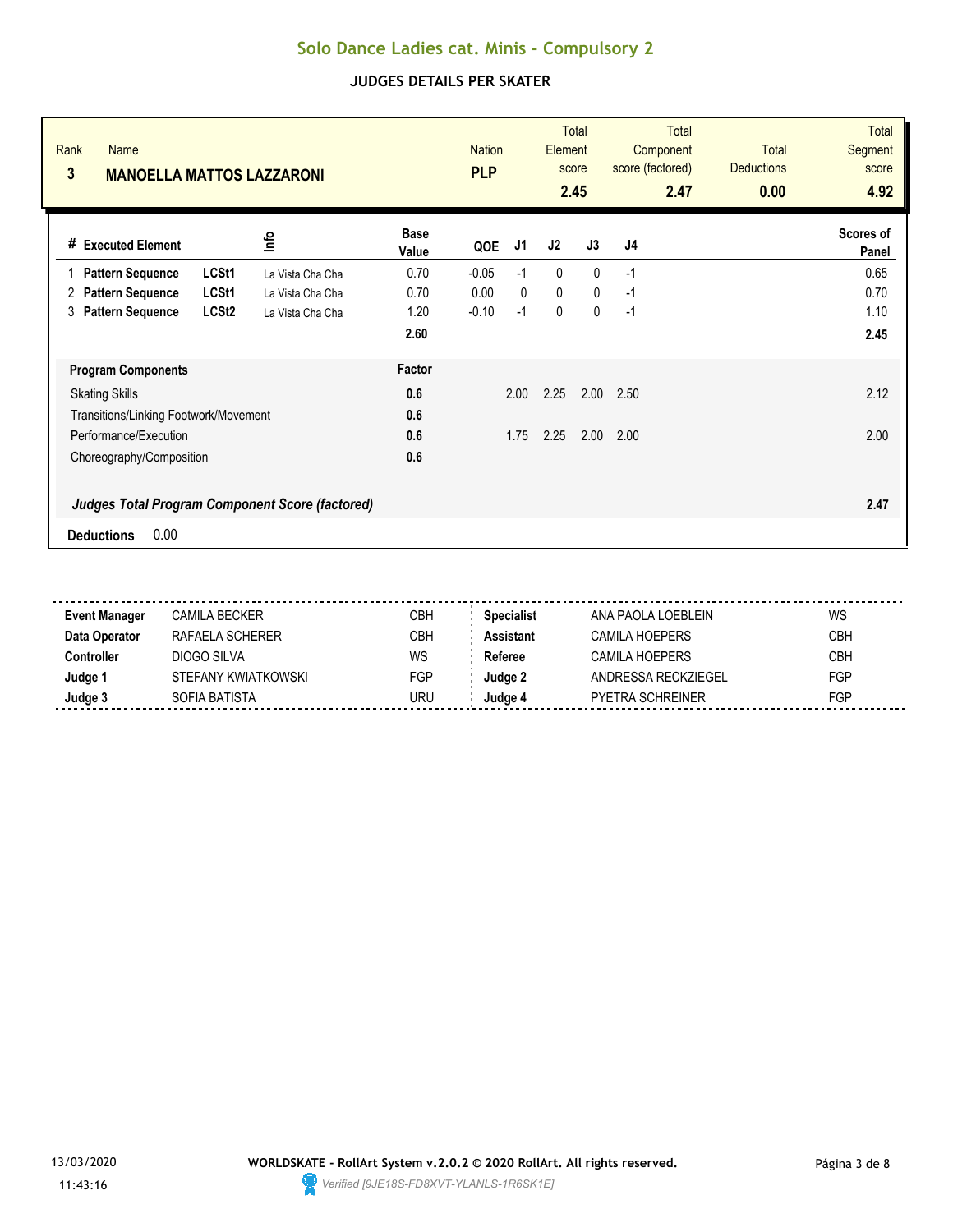| Rank<br><b>Name</b><br>4<br><b>EDUARDA SALTON</b>                                   |                      | <b>Nation</b><br><b>APA</b> |      | Element | <b>Total</b><br>score<br>1.85 | <b>Total</b><br>Component<br>score (factored)<br>2.33 | <b>Total</b><br><b>Deductions</b><br>0.00 | <b>Total</b><br><b>Segment</b><br>score<br>4.18 |
|-------------------------------------------------------------------------------------|----------------------|-----------------------------|------|---------|-------------------------------|-------------------------------------------------------|-------------------------------------------|-------------------------------------------------|
| lnfo<br># Executed Element                                                          | <b>Base</b><br>Value | QOE                         | J1   | J2      | J3                            | J <sub>4</sub>                                        |                                           | Scores of<br>Panel                              |
| LCSt1<br><b>Pattern Sequence</b><br>La Vista Cha Cha                                | 0.70                 | $-0.10$                     | $-2$ | $-1$    | $-1$                          | $\mathbf{0}$                                          |                                           | 0.60                                            |
| <b>Pattern Sequence</b><br>LCSt1<br>2<br>La Vista Cha Cha                           | 0.70                 | $-0.05$                     | $-2$ | 0       | $\mathbf{0}$                  | $-1$                                                  |                                           | 0.65                                            |
| <b>Pattern Sequence</b><br>LCSt1<br>3<br>La Vista Cha Cha                           | 0.70                 | $-0.10$                     | $-2$ | $-1$    | $-1$                          | 0                                                     |                                           | 0.60                                            |
|                                                                                     | 2.10                 |                             |      |         |                               |                                                       |                                           | 1.85                                            |
| <b>Program Components</b>                                                           | Factor               |                             |      |         |                               |                                                       |                                           |                                                 |
| <b>Skating Skills</b>                                                               | 0.6                  |                             | 1.25 | 2.25    | 1.50                          | 3.00                                                  |                                           | 1.88                                            |
| Transitions/Linking Footwork/Movement                                               | 0.6                  |                             |      |         |                               |                                                       |                                           |                                                 |
| Performance/Execution                                                               | 0.6                  |                             | 1.50 | 2.00    | 2.00                          | 2.75                                                  |                                           | 2.00                                            |
| Choreography/Composition                                                            | 0.6                  |                             |      |         |                               |                                                       |                                           |                                                 |
| <b>Judges Total Program Component Score (factored)</b><br>0.00<br><b>Deductions</b> |                      |                             |      |         |                               |                                                       |                                           | 2.33                                            |

| <b>Event Manager</b> | CAMILA BECKER       | CBH | <b>Specialist</b> | ANA PAOLA LOEBLEIN      | WS         |
|----------------------|---------------------|-----|-------------------|-------------------------|------------|
| Data Operator        | RAFAELA SCHERER     | CBH | Assistant         | CAMILA HOEPFRS          | <b>CBH</b> |
| :ontroller           | DIOGO SILVA         | WS  | Referee           | CAMILA HOEPERS          | <b>CBH</b> |
| Judge 1              | STEFANY KWIATKOWSKI | FGP | Judae 2           | ANDRESSA RECKZIEGEL     | <b>FGP</b> |
| Judge 3              | SOFIA BATISTA       | URU | Judae 4           | <b>PYETRA SCHREINER</b> | <b>FGP</b> |
|                      |                     |     |                   |                         |            |

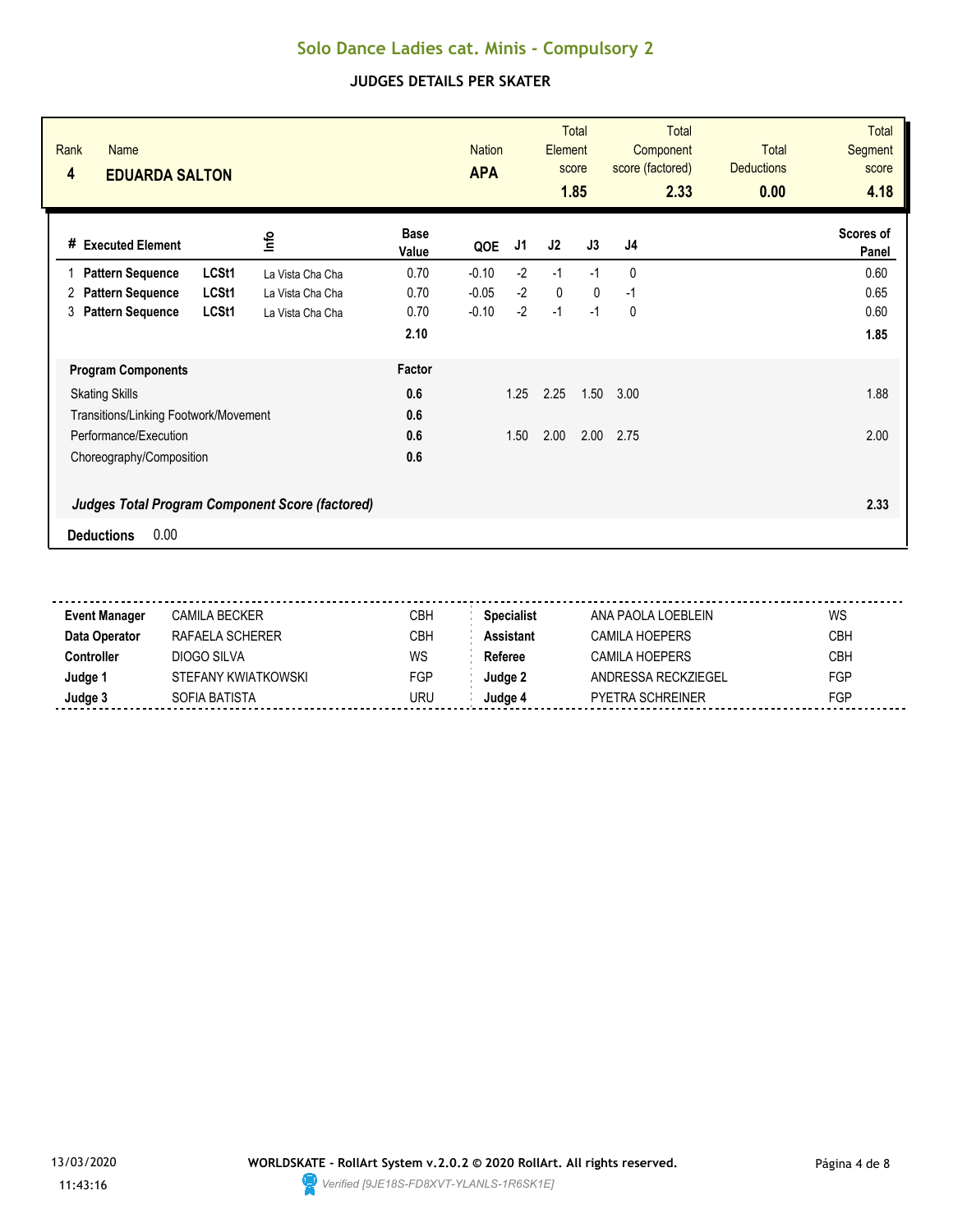| $5\phantom{.0}$<br><b>EMANUELLE STEIN</b>                                           |                      | <b>PAP</b> |              | score | Element<br>1.25 | Component<br>score (factored)<br>2.62 | Total<br><b>Deductions</b><br>0.00 | <b>Segment</b><br>score<br>3.87 |
|-------------------------------------------------------------------------------------|----------------------|------------|--------------|-------|-----------------|---------------------------------------|------------------------------------|---------------------------------|
| lnfo<br># Executed Element                                                          | <b>Base</b><br>Value | QOE        | J1           | J2    | J3              | J <sub>4</sub>                        |                                    | Scores of<br>Panel              |
| <b>LCStB</b><br><b>Pattern Sequence</b><br>La Vista Cha Cha                         | 0.40                 | $-0.10$    | $-1$         | $-1$  | $-1$            | $-1$                                  |                                    | 0.30                            |
| LCSt1<br><b>Pattern Sequence</b><br>2<br>La Vista Cha Cha                           | 0.70                 | $-0.10$    | $\mathbf{0}$ | $-1$  | $-1$            | $-1$                                  |                                    | 0.60                            |
| <b>LCStB</b><br><b>Pattern Sequence</b><br>3<br>La Vista Cha Cha                    | 0.40                 | $-0.05$    | 0            | 0     | $-1$            | $-1$                                  |                                    | 0.35                            |
|                                                                                     | 1.50                 |            |              |       |                 |                                       |                                    | 1.25                            |
| <b>Program Components</b>                                                           | Factor               |            |              |       |                 |                                       |                                    |                                 |
| <b>Skating Skills</b>                                                               | 0.6                  |            | 1.50         | 2.25  | 2.25            | 2.50                                  |                                    | 2.25                            |
| Transitions/Linking Footwork/Movement                                               | 0.6                  |            |              |       |                 |                                       |                                    |                                 |
| Performance/Execution                                                               | 0.6                  |            | 1.75         | 2.25  | 2.00            | 2.50                                  |                                    | 2.12                            |
| Choreography/Composition                                                            | 0.6                  |            |              |       |                 |                                       |                                    |                                 |
| <b>Judges Total Program Component Score (factored)</b><br>0.00<br><b>Deductions</b> |                      |            |              |       |                 |                                       |                                    | 2.62                            |

| <b>Event Manager</b> | CAMILA BECKER       | CBH | <b>Specialist</b> | ANA PAOLA LOEBLEIN      | WS         |
|----------------------|---------------------|-----|-------------------|-------------------------|------------|
| Data Operator        | RAFAFI A SCHFRFR    | CBH | <b>Assistant</b>  | CAMILA HOFPERS          | <b>CBH</b> |
| Controller           | DIOGO SILVA         | WS  | Referee           | CAMILA HOFPFRS          | <b>CBH</b> |
| Judge 1              | STEFANY KWIATKOWSKI | FGP | Judge 2           | ANDRESSA RECKZIEGEL     | <b>FGP</b> |
| Judge 3              | SOFIA BATISTA       | URU | Judae 4           | <b>PYETRA SCHREINER</b> | FGP        |
|                      |                     |     |                   |                         |            |

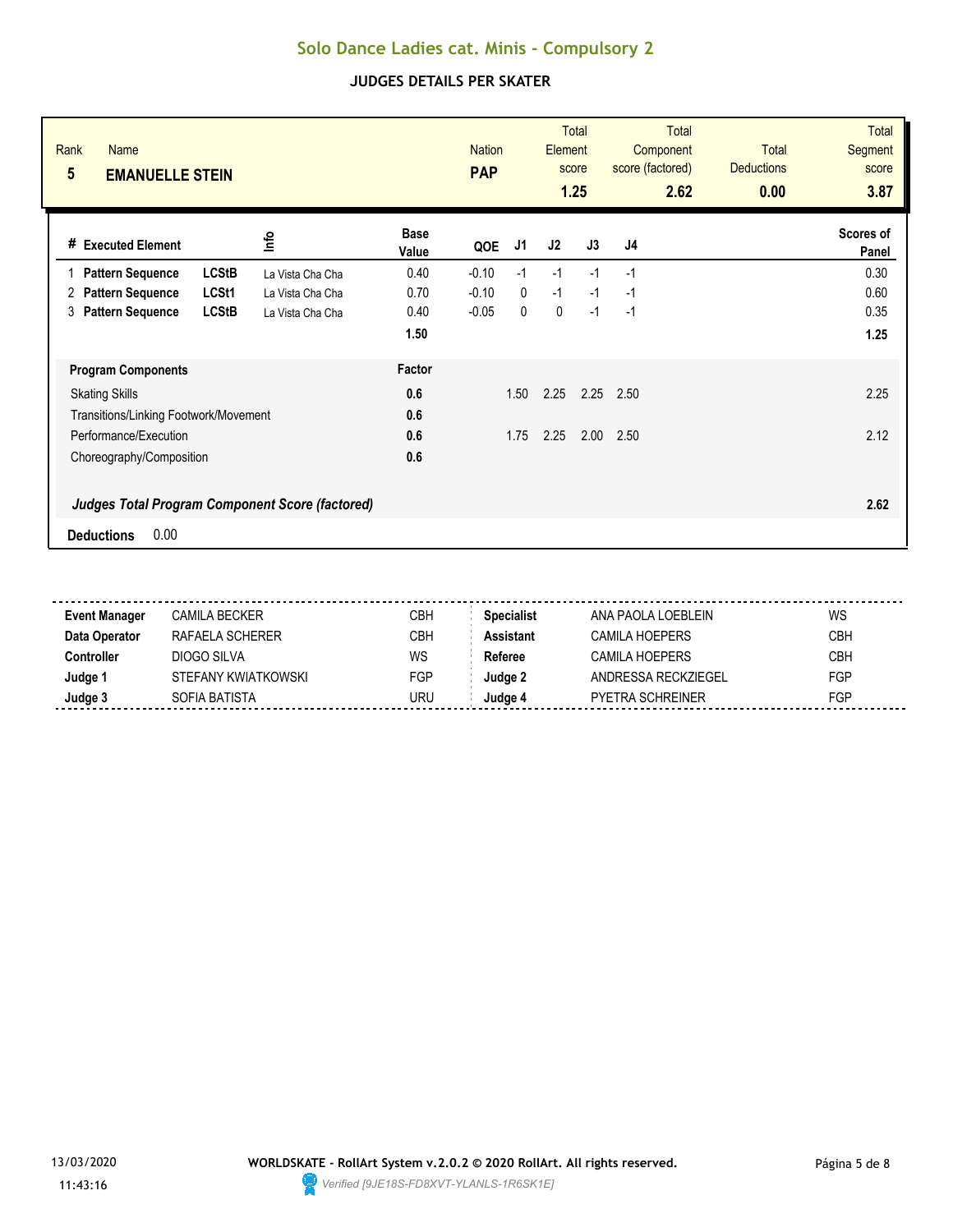| Rank<br><b>Name</b><br>$6\phantom{a}$<br><b>CAROLINE DA FÉ LINK</b> |                  |                      | <b>Nation</b><br><b>PAP</b> |      | Element | <b>Total</b><br>score<br>0.85 | <b>Total</b><br>Component<br>score (factored)<br>2.02 | <b>Total</b><br><b>Deductions</b><br>0.00 | <b>Total</b><br><b>Segment</b><br>score<br>2.87 |
|---------------------------------------------------------------------|------------------|----------------------|-----------------------------|------|---------|-------------------------------|-------------------------------------------------------|-------------------------------------------|-------------------------------------------------|
| # Executed Element                                                  | lnfo             | <b>Base</b><br>Value | QOE                         | J1   | J2      | J3                            | J <sub>4</sub>                                        |                                           | Scores of<br>Panel                              |
| <b>LCStB</b><br><b>Pattern Sequence</b>                             | La Vista Cha Cha | 0.40                 | $-0.10$                     | $-2$ | $-1$    | $-1$                          | $-1$                                                  |                                           | 0.30                                            |
| <b>LCStB</b><br><b>Pattern Sequence</b><br>2                        | La Vista Cha Cha | 0.40                 | $-0.10$                     | $-2$ | $-1$    | $-1$                          | $-1$                                                  |                                           | 0.30                                            |
| <b>LCStB</b><br><b>Pattern Sequence</b><br>3                        | La Vista Cha Cha | 0.40                 | $-0.15$                     | $-2$ | $-1$    | $-2$                          | $-1$                                                  |                                           | 0.25                                            |
|                                                                     |                  | 1.20                 |                             |      |         |                               |                                                       |                                           | 0.85                                            |
| <b>Program Components</b>                                           |                  | Factor               |                             |      |         |                               |                                                       |                                           |                                                 |
| <b>Skating Skills</b>                                               |                  | 0.6                  |                             | 1.50 | 1.50    | 2.00                          | 2.50                                                  |                                           | 1.75                                            |
| Transitions/Linking Footwork/Movement                               |                  | 0.6                  |                             |      |         |                               |                                                       |                                           |                                                 |
| Performance/Execution                                               |                  | 0.6                  |                             | 1.25 | 1.75    | 1.50                          | 2.25                                                  |                                           | 1.62                                            |
| Choreography/Composition                                            |                  | 0.6                  |                             |      |         |                               |                                                       |                                           |                                                 |
| <b>Judges Total Program Component Score (factored)</b>              |                  |                      |                             |      |         |                               |                                                       |                                           | 2.02                                            |
| 0.00<br><b>Deductions</b>                                           |                  |                      |                             |      |         |                               |                                                       |                                           |                                                 |

| <b>Event Manager</b> | CAMILA BECKER       | CBH | <b>Specialist</b> | ANA PAOLA LOEBLEIN      | WS         |
|----------------------|---------------------|-----|-------------------|-------------------------|------------|
| Data Operator        | RAFAFI A SCHFRFR    | CBH | <b>Assistant</b>  | CAMILA HOFPERS          | <b>CBH</b> |
| Controller           | DIOGO SILVA         | WS  | Referee           | CAMILA HOFPFRS          | <b>CBH</b> |
| Judge 1              | STEFANY KWIATKOWSKI | FGP | Judge 2           | ANDRESSA RECKZIEGEL     | <b>FGP</b> |
| Judge 3              | SOFIA BATISTA       | URU | Judae 4           | <b>PYETRA SCHREINER</b> | FGP        |
|                      |                     |     |                   |                         |            |

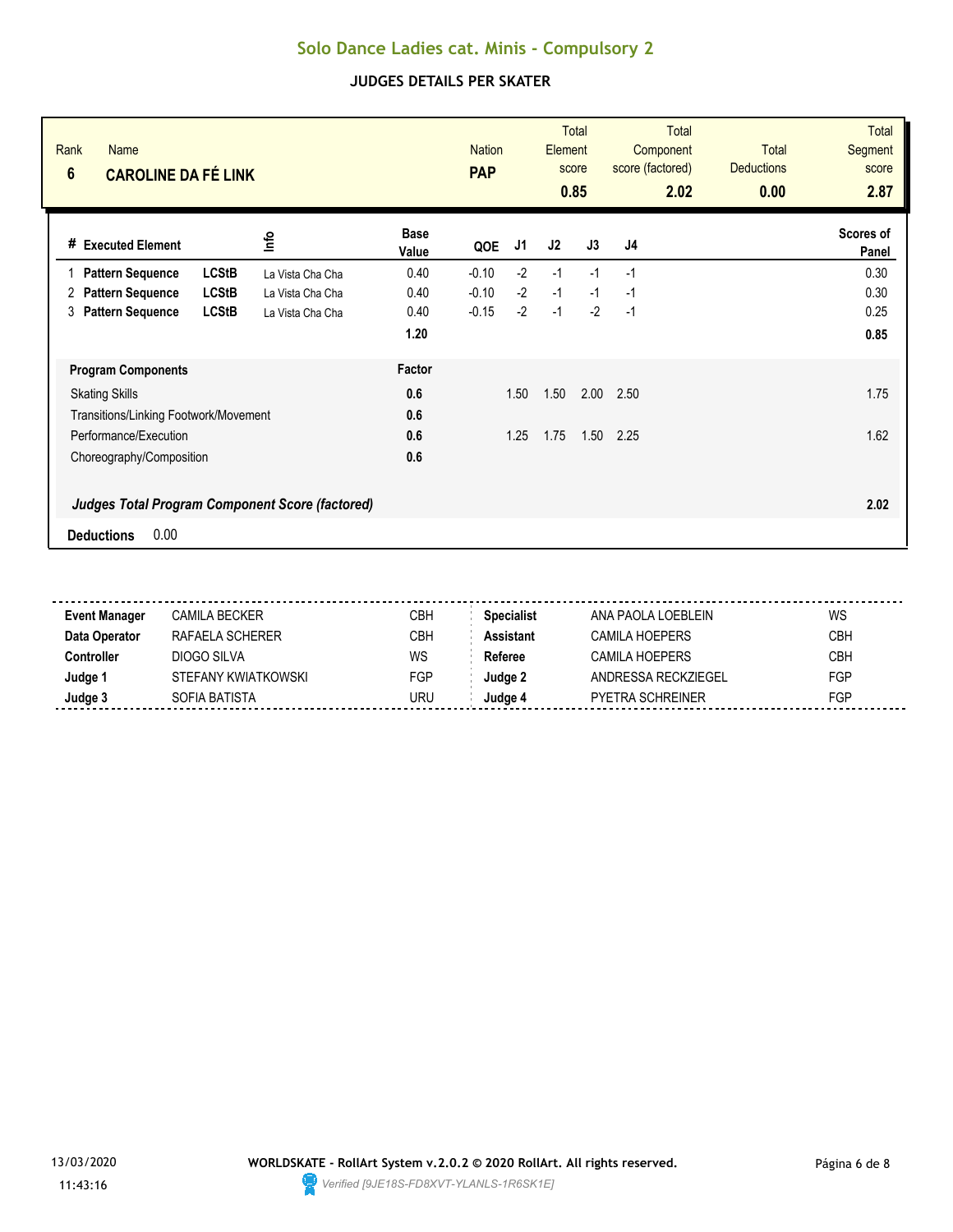| Rank<br><b>Name</b><br>7<br><b>MANUELLE FRAGA AYRES</b>                                                                                |                                                                |                              | <b>Nation</b><br><b>AAB</b> |                      | Element              | <b>Total</b><br>score<br>0.50 | Total<br>Component<br>score (factored)<br>2.18 | <b>Total</b><br><b>Deductions</b><br>0.00 | <b>Total</b><br>Segment<br>score<br>2.68 |
|----------------------------------------------------------------------------------------------------------------------------------------|----------------------------------------------------------------|------------------------------|-----------------------------|----------------------|----------------------|-------------------------------|------------------------------------------------|-------------------------------------------|------------------------------------------|
| <b>Executed Element</b><br>#                                                                                                           | <u>nfo</u>                                                     | <b>Base</b><br>Value         | QOE                         | J1                   | J2                   | J3                            | J <sub>4</sub>                                 |                                           | Scores of<br>Panel                       |
| <b>LCStB</b><br><b>Pattern Sequence</b><br><b>LCStB</b><br><b>Pattern Sequence</b><br>2<br><b>Pattern Sequence</b><br><b>NLPD</b><br>3 | La Vista Cha Cha<br>La Vista Cha Cha<br>No Level Pattern Dance | 0.40<br>0.40<br>0.00<br>0.80 | $-0.15$<br>$-0.15$<br>0.00  | $-3$<br>$-2$<br>$-2$ | $-1$<br>$-1$<br>$-1$ | $-1$<br>$-1$<br>$-1$          | $-2$<br>$-2$<br>$-2$                           |                                           | 0.25<br>0.25<br>0.00<br>0.50             |
| <b>Program Components</b>                                                                                                              |                                                                | Factor                       |                             |                      |                      |                               |                                                |                                           |                                          |
| <b>Skating Skills</b><br>Transitions/Linking Footwork/Movement                                                                         |                                                                | 0.6<br>0.6                   |                             | 1.00                 | 2.00                 | 2.25                          | 1.75                                           |                                           | 1.88                                     |
| Performance/Execution<br>Choreography/Composition                                                                                      |                                                                | 0.6<br>0.6                   |                             | 1.00                 | 1.75                 | 2.00                          | 1.75                                           |                                           | 1.75                                     |
| <b>Judges Total Program Component Score (factored)</b><br>0.00<br><b>Deductions</b>                                                    |                                                                |                              |                             |                      |                      |                               |                                                |                                           | 2.18                                     |

| <b>Event Manager</b> | CAMILA BECKER       | CBH | <b>Specialist</b> | ANA PAOLA LOEBI FIN     | WS         |
|----------------------|---------------------|-----|-------------------|-------------------------|------------|
| Data Operator        | RAFAFI A SCHFRFR    | СВН | Assistant         | CAMILA HOEPFRS          | <b>CBH</b> |
| Controller           | DIOGO SILVA         | WS  | Referee           | CAMILA HOEPERS          | <b>CBH</b> |
| Judge 1              | STEFANY KWIATKOWSKI | FGP | Judae 2           | ANDRESSA RECKZIEGEL     | <b>FGP</b> |
| Judge 3              | SOFIA BATISTA       | URU | Judge 4           | <b>PYETRA SCHREINER</b> | FGP        |
|                      |                     |     |                   |                         |            |